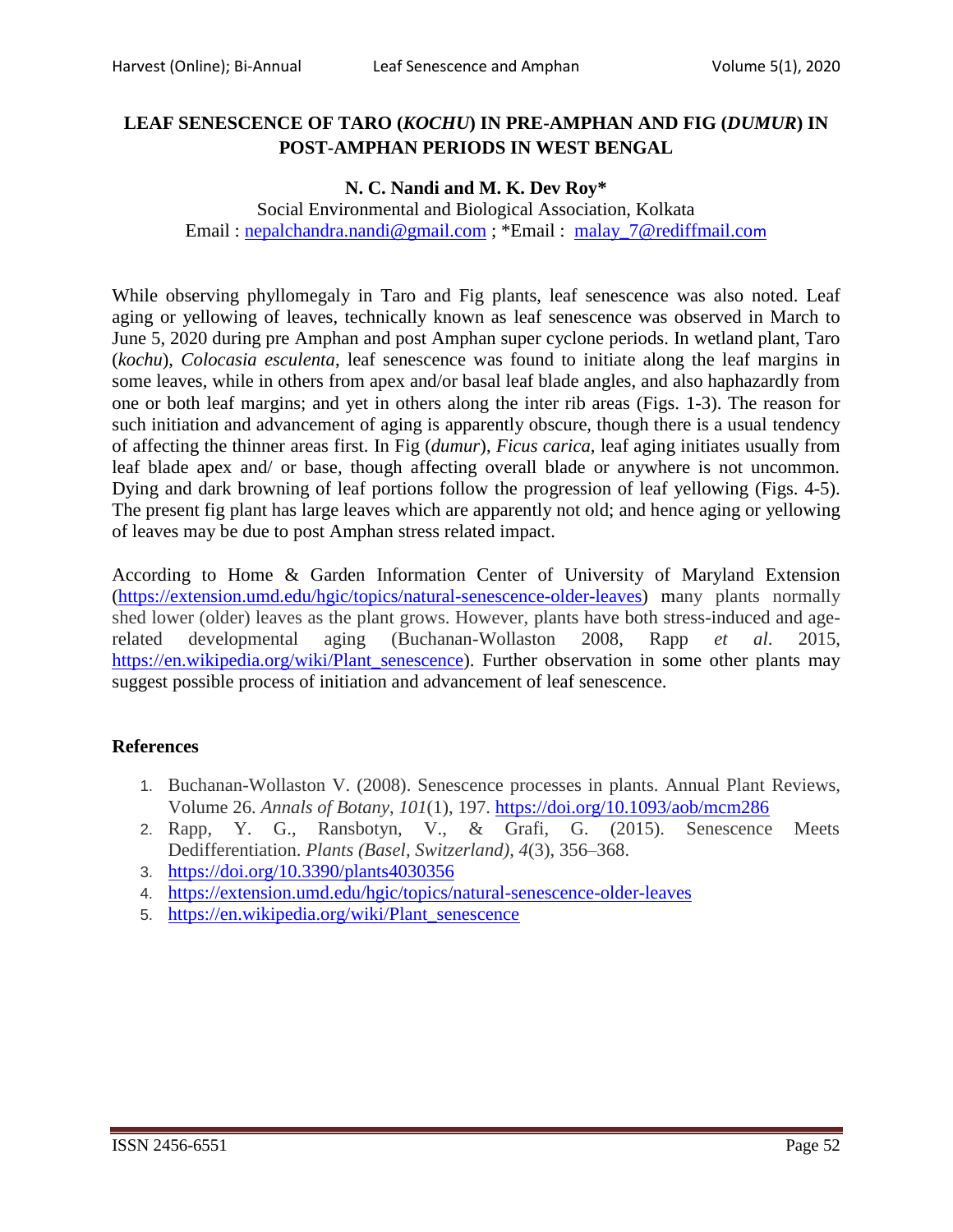

Fig. 1. Yellowing along the leaf blade margins of taro leaf



Fig. 2. Yellowing at the inter-rib regions of taro leaf